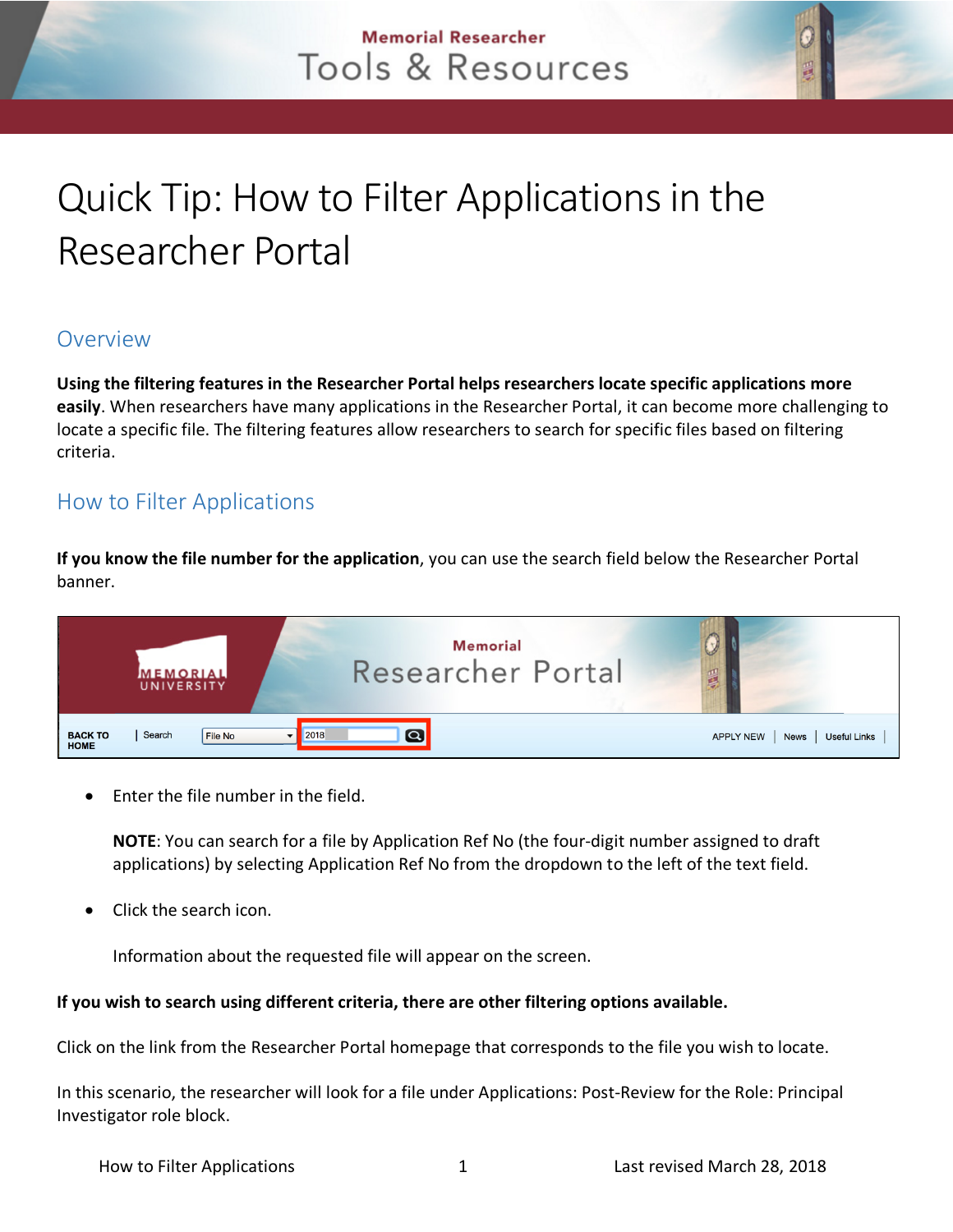| <b>Role: Principal Investigator</b>       |      |
|-------------------------------------------|------|
| <b>Applications: Drafts</b>               | (2)  |
| <b>Applications: Requiring Attention*</b> | (2)  |
| <b>Applications: Under Review</b>         | (4)  |
| <b>Applications: Post-Review</b>          | (4)  |
| <b>Applications: Withdrawn</b>            | (24) |
| <b>Events: Drafts</b>                     | (1)  |
| <b>Events: Requiring Attention</b>        | (0)  |
| Reminders*                                | (1)  |
| <b>Role: Project Team Member</b>          |      |

In this example, four applications are listed.

| Search<br><b>BACK TO</b><br><b>HOME</b>        | <b>APPLY NEW</b><br><b>News</b> | <b>Useful Links</b>                                     |                                                                                      |                                                                         |                                                                                           |                                                  |  |  |  |  |
|------------------------------------------------|---------------------------------|---------------------------------------------------------|--------------------------------------------------------------------------------------|-------------------------------------------------------------------------|-------------------------------------------------------------------------------------------|--------------------------------------------------|--|--|--|--|
| <b>Export To Excel</b><br><b>Reset Filters</b> |                                 |                                                         |                                                                                      |                                                                         |                                                                                           |                                                  |  |  |  |  |
|                                                | File No                         | <b>Project Title</b>                                    | <b>Principal Investigator</b>                                                        | <b>Application Type</b>                                                 | <b>Status Snapshot</b>                                                                    | Workflow<br>Message                              |  |  |  |  |
|                                                | $\triangledown$                 | $\mathbf{v}$                                            | $\mathbf{v}$                                                                         | All<br>▼                                                                | Y                                                                                         |                                                  |  |  |  |  |
| Clone<br><b>View</b><br><b>Events</b>          | 2018                            | <b>TESTING AC FILE</b>                                  | Dr.<br>(Faculty of<br>Science\Department of<br>Biology)                              | Animal Use Protocol Form<br>(Certification\Animal Care)                 | <b>Project Status: Active</b><br><b>Workflow Status: Approval</b><br><b>Decision Made</b> | <b>TEST AC</b><br><b>FILE</b>                    |  |  |  |  |
| <b>View</b><br>Clone<br><b>Events</b>          | 2018                            | <b>Sample Application</b>                               | Dr.<br>(Faculty of<br>Science\Department of<br>Biology)                              | <b>Application for Research</b><br>Funding (Awards\Awards)              | <b>Project Status: Active</b><br><b>Workflow Status: Approval</b><br><b>Decision Made</b> |                                                  |  |  |  |  |
| Clone<br><b>View</b><br><b>Events</b>          | 2018                            | Complete Workflow - Demo<br>Marine Institute Submission | Dr.<br>(School of<br>Fisheries\Centre for<br>Aquaculture and Seafood<br>Development) | Marine Institute Application<br>for Research Funding<br>(Awards\Awards) | <b>Project Status: Active</b><br><b>Workflow Status: Approval</b><br><b>Decision Made</b> | Active                                           |  |  |  |  |
| Clone<br><b>View</b><br><b>Events</b>          | 2018                            | <b>Testing Complete Workflow</b>                        | Dr.<br>(Faculty of<br>Science\Department of<br>Biology)                              | Application for Research<br>Funding (Awards\Awards)                     | <b>Project Status: Active</b><br><b>Workflow Status: Approval</b><br><b>Decision Made</b> | <b>TEST</b><br><b>SPONSOR</b><br><b>APPROVAL</b> |  |  |  |  |

At the top of most of the columns of this table are filtering tools available. The funnel symbol next to the field provides filtering options. This quick tip sheet will touch upon a few of these options that researchers may find useful.

If you wish to clear your filtering criteria, click on the Reset Filters button.

If you wish to export an Excel spreadsheet of your filtered results, click on the Export To Excel button. (When opening the file: If a pop-up window appears in Excel about file formats and extensions, click "Yes" to open the file.)

| $\boldsymbol{\Omega}$<br>Search<br><b>BACK TO</b><br>File No<br><b>APPLY NEW</b><br><b>Useful Links</b><br><b>News</b><br>$\overline{\phantom{a}}$<br><b>HOME</b> |                      |                               |                         |                        |                     |  |  |  |  |
|-------------------------------------------------------------------------------------------------------------------------------------------------------------------|----------------------|-------------------------------|-------------------------|------------------------|---------------------|--|--|--|--|
| <b>Export To Excel</b><br><b>Reset Filters</b>                                                                                                                    |                      |                               |                         |                        |                     |  |  |  |  |
| File No                                                                                                                                                           | <b>Project Title</b> | <b>Principal Investigator</b> | <b>Application Type</b> | <b>Status Snapshot</b> | Workflow<br>Message |  |  |  |  |
|                                                                                                                                                                   | $\triangledown$      | All<br>$\sqrt{}$              |                         | Y                      |                     |  |  |  |  |

How to Filter Applications 2 Last revised March 28, 2018